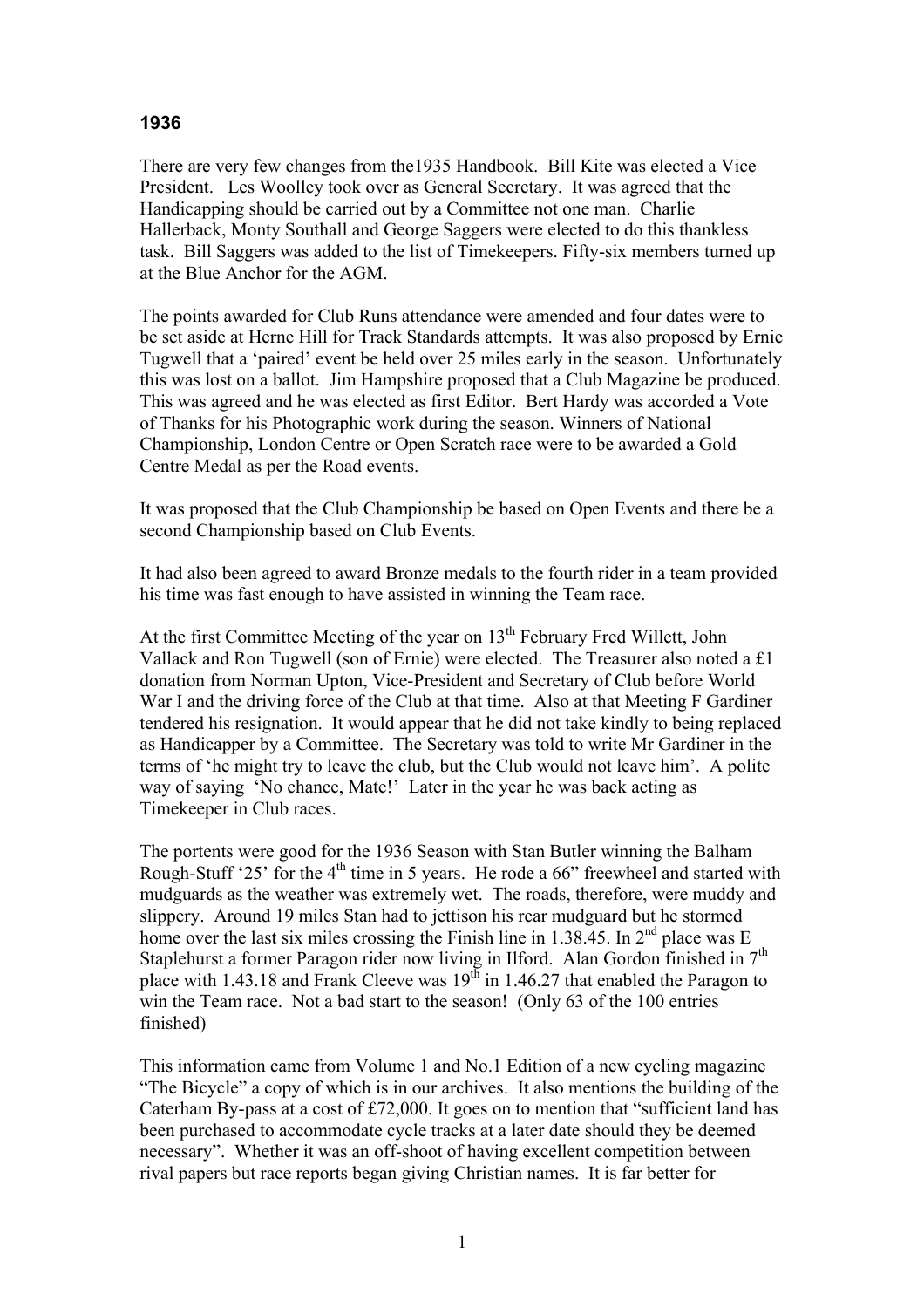historians to know that Fred Bloggs won the race rather than F. Bloggs as it removes all the guess work.

The Low Gear '10;' was run off on the  $15<sup>th</sup>$  March this year and would appear not to have been a good day. There were three non-finishers and the times were slower than 1935. Fred Willett put 57" into Doug Perry when winning in 27.52. Doug was just 7" too good for Frank Cleeve in 3rd spot with 28.56. Frank Cleeve claimed the Handicap with a nett 27.11 but 7 riders were within a minute Cleve 27.11, S. Horton 27.16, L. Chapman 27.40, L Bydawell 27.45, DS Allan 27.46, Fred Willett 27.52 and W Coales 28.09. An extremely good piece of handicapping at any time but as the first event of the season it was outstanding.

Meanwhile the 'A' team had gone north to Biggleswade for the Rookery Medium gear '25' with a singular lack of success. Taffy Carleton was fastest Paragonian with 1.8.02 for  $10^{th}$  place, Stan Butler was  $17^{th}$  in 1.8.25 and Alan Gordon  $44^{th}$  in 1.10.35. Carleton was 2'40 slower than the winner Wells (Marlboro) and we were some 6 minutes adrift in the Team race.

In the Calleva Medium Gear '25' Sid Orrell did 1.9.44, Frank Cleeve 1.10.24, Alan Gordon 1.10.29 and Stan Butler 1.10.46, all outside the top 12. The race was won by Hill (Sheffield Phoenix) in 1.4.19 and the Paragon was, again some 6 minutes too slow for the Team race.

The Committee Meeting on 26<sup>th</sup> March was a little sombre as the members learnt of the death of Ernie Ongley in a motor-cycle accident.

April the  $5<sup>th</sup>$  was WLCA '25' day. J Wells (Marlboro) won the race in 1.5.31. Stan Butler recorded 1.8.44 for  $8<sup>th</sup>$  place, Taffy Carleton 1.9.22, Alan Gordon 1.11.06, Doug Perry 1.11.27, Frank Patterson 1.13.35 and Len Bydawell 1.15.43. Frank's diary reports that conditions were very hard back from the turn. He finished  $66<sup>th</sup>$  of the 155 riders. He was also riding 'gears' - a Simplex 3 speed that gave him 74, 77.5 and 82.3" gears.

Good Friday at Herne Hill saw the 1000m Olympic Time Trials. (Cycling reports the crowd was  $11,000$ !) In  $2<sup>nd</sup>$  place was Fred Willett with a time of 1.18.8 to the winner's 1.17.8. Paired with Taffy Carleton they rode the 2 laps Tandem sprint but were beaten into 2<sup>nd</sup> place again. In both these races Fred is listed as Century RC. On the same page of Cycling he is also recorded as lapping the field to win the Gravesend Sports 5 miles on the following Monday in Paragon colours!

Also on the Monday was the Charlotteville '50' on what proved to be one of the coldest days of the year. Stan's diary mentions snow and wind etc – one dreads to think what was is covered by the 'etc'. One top rider reported he got off and walked for a while to get the circulation back into his feet. Stan managed  $44<sup>th</sup>$  and Sid Orrell 45<sup>th</sup> of the 71 finishers with a rides of 2.22.36 and 2.23.04 respectively. Stan's ride included a puncture that must have been purgatory to change in the cold.

The SCCU '25' was on the 19<sup>th</sup> April. Doug Perry was  $4<sup>th</sup>$  in 1.6.47 behind Wells (Marlboro) who won in 1.4.47. Albert Webb recorded 1.7.19, Frank Cleeve 1.9.01, L Cann 1.10.23, Frank Patterson 1.11.09, Bill Coales 1.12.51, DJ Allan 1.17.07 and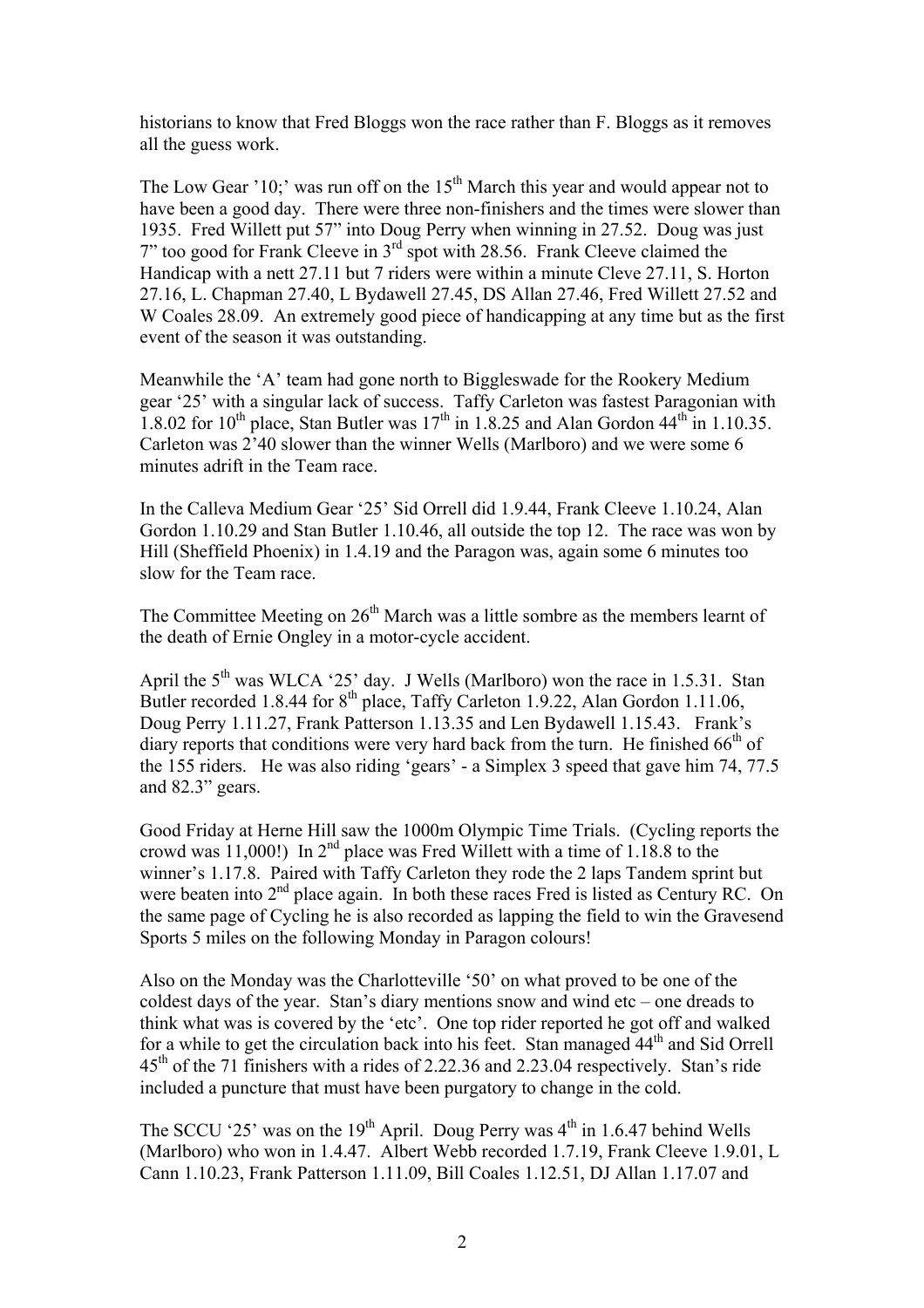Wally Clare 1.19.25. There were 190 on the Card and missing from the starters were Messrs Butler, Gordon and Carleton. Frank Patterson reported that it was another very cold morning so perhaps there was some knock-on effect from the racing over Easter. The Paragon was  $2<sup>nd</sup>$  Team to the Dale Park.

The next week-end Frank teamed up with Doug Perry to ride the University Tandem '30' along with Albert Webb and Arthur Bristow supporting Stan Butler and Alan Gordon. Yet another hard morning with a westerly wind blowing that made conditions hard both ways. The winning time was 1.8.06, our top pair recorded 1.11.25. Perry and Patterson came home in1.12.13 that put them in the top quarter of the field but Webb and Bristow failed to Finish.

Stan Butler returned to the published finishing lists in the Bath Road Jubilee '50'. Once again this race was restricted to those that had beaten 2.15.00 for 50 miles and it attracted 39 riders. Once again it was not a nice day with a cold and blustery east wind to contend with on the return leg. Stan took 1.4.30 to the turn but took 1.13.38 to get back. This left him in  $12<sup>th</sup>$  place with 2.18.08. Sid Orrell was  $33<sup>rd</sup>$  in 2.23.14 and Alan Gordon  $36<sup>th</sup>$  and slowest finisher in 2.27.12. Only the first two riders beat the qualifying time to give some idea of the toughness of the conditions.

Cycling on May  $6<sup>th</sup>$  reports that there was to be a 20 kms Olympic Trial race at Herne Hill that evening. Amongst the list of entrants were Albert Webb and Fred Willett.

Amongst those elected members on the  $8<sup>th</sup>$  May were Stan Harrison and Ron French. More news of these gentlemen will be given at a later date. The Club Dinner was to be at the City Carlton Club. A major attraction being that beer was priced at 4d per pint (just over  $1\frac{1}{2}$  p).

Thirty-three riders had their names down for the '25' on  $10^{th}$  May. Thirty-two of them started. Fastest time was by Stan Butler with 1.5.10.  $2<sup>nd</sup>$  was Sid Orrell in 1.6.27 and 3rd Albert Webb in 1.7.26. Sid Hardy (Bert's brother) improved to 1.8.35 and with 9.30 allowance won the Handicap by 1.43 from Arthur Sharp (1.00.48) and Len Bydawell  $3<sup>rd</sup>$  (1.2.54).

That weeks Cycling reported it had received a copy of the Paragon's Club Magazine that had resumed publication. Praise indeed!

Saturday 16<sup>th</sup> May was the Norwood Paragon 'Super All Star Meeting' at Herne Hill. Stan Butler was riding in the Roadman's10 minutes pursuit race with no mention of any success. He also made his debut as a paced rider in the 20 miles Tandem Paced event in which he came 3<sup>rd</sup> a lap behind the winner Freddie Frost (Allondon). The 880 yards Handicap was a Paragon Benefit with Fred Willett in 1<sup>st</sup> place and Don Allan  $2^{nd}$ . In the 1000m Time Trial Fred was again  $2^{nd}$  but improved his time to 1.17.4.

The Catford '50' on the  $24<sup>th</sup>$  May saw both a win for Lipscombe (Century) and a season's best ride from Stan Butler. His 2.12.59 was good enough for 4th place. Backing him were Sid Orrell 33<sup>rd</sup> in 2.17.24 and Alan Gordon 53<sup>rd</sup> in 2.19.45 but they were not fast enough to claim the Team prize by 15 minutes!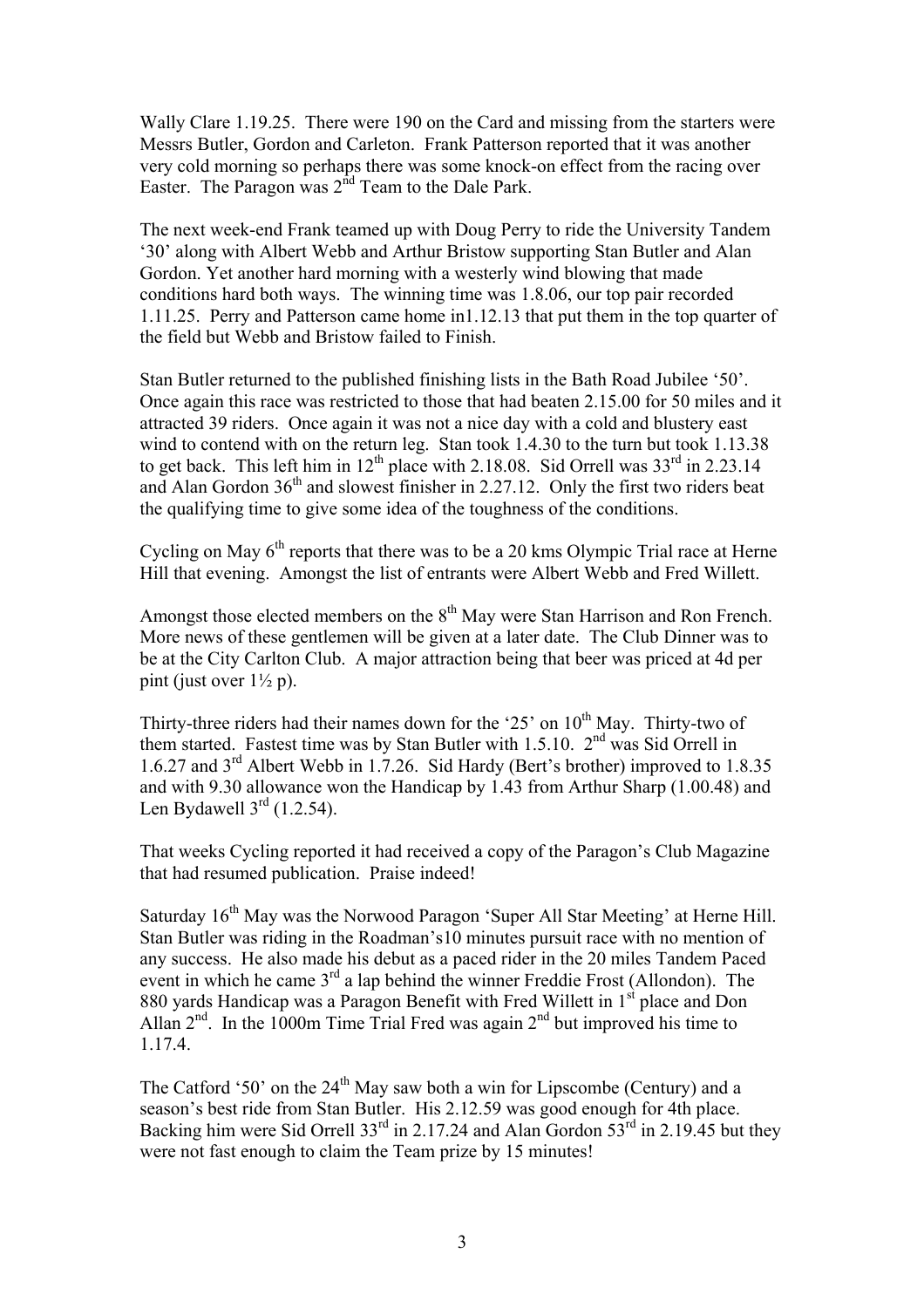It was a hard morning for the University '100' with a strong wind blowing across the course making conditions difficult all the was around. Bentley (Walton) started as he meant to continue being fastest at all checks. By 53 miles he led the way with 2.19.20 with Stan Butler  $3<sup>rd</sup>$  in 2.21.00 and he gradually extended this lead. Alan Gordon reached this point in 2.31.10 and Sid Orrell a minute slower. At 80 miles, covered in 3.38.00, Bentley had a 2.45 lead over Stan, still in  $3<sup>rd</sup>$  place. For once there was to be no storming finish by Butler. The strongman over the last 20 miles was Capell (Allondon) who took over  $3<sup>rd</sup>$  place to leave Stan in  $4<sup>th</sup>$  place with a time of 4.39.52. Alan Gordon finih=shed in 4.59.37 and Sid Orrell 5.3.27.

An interesting point came up at the Committee Meeting on  $4<sup>th</sup>$  June when Sid Orrell asked if Club Trophies could be won outright. (Usually three wins made the cup yours). It was decided that unless the donors decreed otherwise all Club Trophies should remain as perpetual trophies. Sid had, at that time, two wins in the Fryco Cup.

 $7<sup>th</sup>$  June was Club '30' day and Stan Butler was a clear winner in 1.17.20. Stan Harrison was  $2<sup>nd</sup>$  in 1.19.11 and Albert Webb  $3<sup>rd</sup>$  in 1.19.48. The Handicap was another close run thing with Stan Harrison scraping home by 4". Stan's 1.16.11 just beat RAF Harris's 1.16.15 with W Roscoe a few seconds away in 1.16.59.

The day before at the Caterham C & AC Sports P Dyble won the 880 yards handicap with Albert Webb in  $2<sup>nd</sup>$  place.

The Addiscombe '100' on the  $14<sup>th</sup>$  June was, to all intents and purposes a cut and dried affair. Stan Butler was on Scratch and 80 of the 96 riders had more than 15 minutes handicap off him. However the organisers had failed to tell Dame Fortune. By 30 miles Butler had punctured twice and in another 20 miles retired having had further tyre trouble. Alan Gordon was another to pack with tyre trouble. All was not lost for the Paragon as Albert Webb tooled around the course in 5.03.41 for 3<sup>rd</sup> place. Sid Orrell was a little further back with 5.10.48. Forty-one of the ninety-three starters failed to finish - mostly due to punctures.

Stan Butler celebrated another victory on the  $21<sup>st</sup>$  June with fastest time in the Club '50'. Stan's 2.12.29 was over two minutes too good for Sid Orrell (2.14.37) and Albert Webb's 2.15.42. It is regret that we have to report that the Record Book has no list of Handicaps or Handicap times for this event.

The Kentish Wheelers Meeting held on the 27<sup>th</sup> June included the 1 mile Tandem Sprint National Championship and the 50 miles Tandem paced National Championship. E Upton-Cooke and Fred Willett represented the Club in the Tandem Sprint but were knocked out in the  $1<sup>st</sup>$  round Repechage. Stan Butler rode the 50 miles event. It did not help his cause that he lost two laps early in the race following a puncture, a bike change and a change back onto his original machine. Mills (Addiscombe) and Frost (Allondon) were going hammer and tongs at the front breaking 8 of Frank Southall's distance records! Stan eventually finished in 4<sup>th</sup> place some 7 laps in arrears.

The following day the SCCU held their '50'. A record entry of 192 had been received for this event! Sid Orrell was up with the leaders all the way. At 30 miles nine riders, including Sid, were within 30" of each other at that turn. At 42 miles he was in  $4<sup>th</sup>$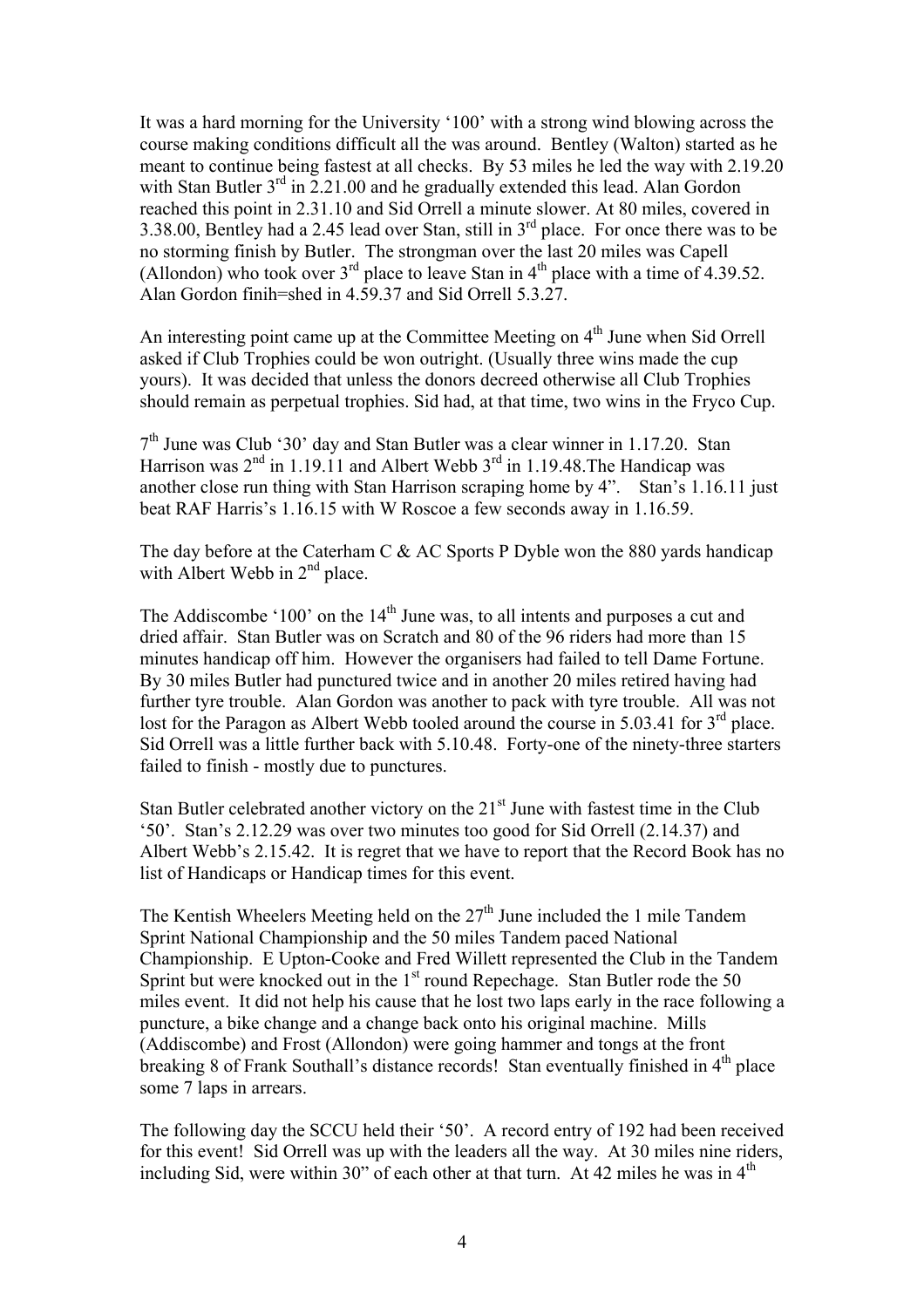place about 30" slower than the leader but held that speed to the finish to collect 3<sup>rd</sup> place. Sid was timed in at 2.13.21. The Winner, Dean (Brighton Stanley) recorded 2.12.46. (Note only 137 finished the 50 miles!)

The Committee Meeting of  $2<sup>nd</sup>$  July noted the Club sent a donation of 5/- to the NCU Olympic Team appeal. Always very generous were our Committees! The Track Secretary reported the purchase of 6 Club jerseys at 10/- each.

The Polo Secretary reported that the Club Team had won the National Championship (again). Team members were George Ongley, AE Allin, Ching Allin, Bill Henn, Ron Mitchell, Dick Ongley, Bill Ongley and Harry Wolgar

Pat Dyble came  $3<sup>rd</sup>$  in the Brighton Excelsior 440 yards handicap on July  $8<sup>th</sup>$ . Sometime this summer he won a 5 miles race on grass at the Kettering Sports for a 100 guinea Trophy. Just what his actual prize (money) was we do not know and certainly no trackman will tell us! Also during the summer he won the Surrey Grass Track Championship.

For once the Paragon were out of the hunt in the Brighton Mitre '50'. No one won anything in Individual, Handicap or Team prizes! Frank Cleeve 2.20.26 and Ron Harris 2.26.22 were our only finishers

Stan Butler rode the Velma '50' finishing in 2.15.34 beating Sid Orrell by 20" for two top twenty placings.

On Wednesday  $15<sup>th</sup>$  July the Paragon (33 pts) beat the Tooting (12 pts) in a London League Match.

Frank Cleeve also chalked up another victory in the Club '100' but only just. Doug Perry ran him extremely close with both contestants under 5 hours. Frank covered his 100 miles in 4.59.36 and Doug took 4.59.44. Doug, however, with a nett time of 4.52.44 took the Handicap by 2.25 from C Young (4.55.09) and RAF Harris (4.56.26). The first rider in this event started at 4.31 the others at 2-minute intervals. Doug Perry started 2' in front of Frank Cleeve and had only 30" of this lead left when they had covered 25 miles. Frank, though, did not catch him and Doug had extended the gap at 45 miles to 1'. By this time only Albert Webb and RAF Harris were left on the road in front. Frank never did catch Doug but had just 8" in hand on him at the Finish to win.

1936 does not seem to be a good year for weather as the Ealing '50' report tells of howling gales, branches of trees all over the road and the rain had spread flints across the roads. In no way was this to be a fast morning! Only 6 riders beat 'evens' (20 mph) to the turn. Lipscombe (Century) reached that point in 1.13.25. Stan Butler was  $5<sup>th</sup>$  in 1.14.50. However Stan came back the fastest but could not catch Lipscombe. The Century man finished in 2.10.54 with Stan doing a season's best in 2.12.16 for  $2<sup>nd</sup>$  place. Only 65 riders finished the course.

The following week was much better for the Belle Vue '50'. It was a fine morning. Lipscombe (Century) was fastest to the turn in 1.7.50 with Stan Butler in  $10^{th}$  place in 1.10.03. Stan picked up a few seconds on Lipscombe on the return but a lot more on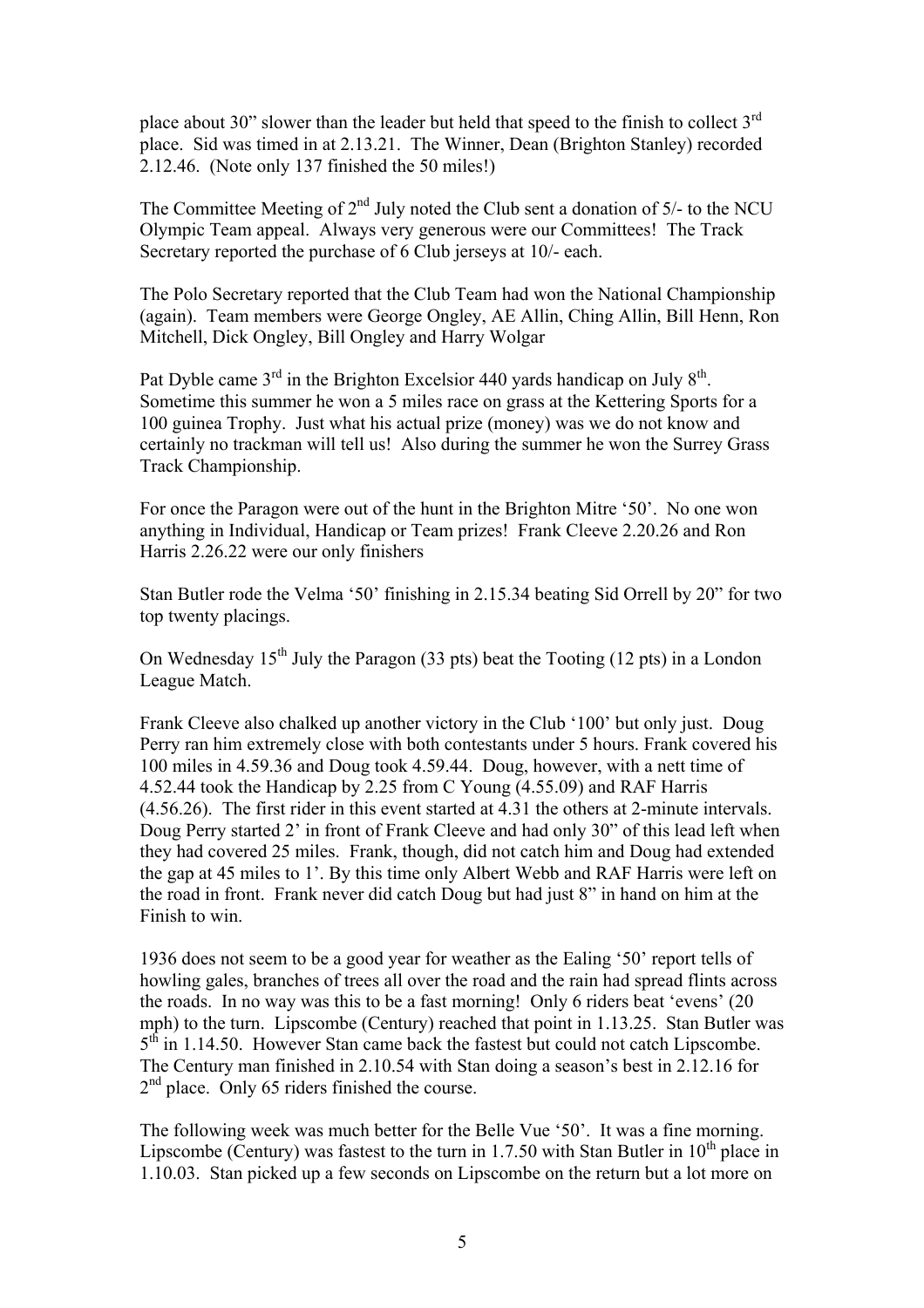everyone else to cross the line for  $5<sup>th</sup>$  place in 2.10.03 a personal best time. The winner did 2.08.06.

Lipscombe continued his good form in the Bath Road '100' on August Bank Holiday Monday winning in a new Competition Record time of 4.27.16. Stan Butler does not get a mention in the report except near the end where he appears in  $9<sup>th</sup>$  place at 72.63 miles and comes home to record  $4.36.59$  to keep his 9<sup>th</sup> place.

James (Vegetarian) won his Club open '50' with a ride of 2.10.11. He led at the turn in 1.6.10 with Stan Butler  $9<sup>th</sup>$  at 1.05. Both maintain their speeds back to the Finish where Stan found that he had moved up to  $4<sup>th</sup>$  place with his 2.12.19. This was also very frustrating as he had pulled his wheel over at the first kick away from the Start and had lost exactly 20" in realigning his wheel. This 20" would have given him 2<sup>nd</sup> spot! A picture of Stan in Cycling shows him riding his Bates frame with the 'bent' forks.

The Anerley 12 hour event was a repeat performance. For the third year in a row the winner of the Bath Road '100' won the Anerley 12 and for the 3<sup>rd</sup> time in 4 years Stan Butler has come  $2<sup>nd</sup>$ ! At 55 miles Lipscombe led Butler by 1' and held this advantage to 103 miles but by 116 miles Stan had gone into the lead by 2½ minutes. Then at the 137 miles check Lipscombe was back in the lead by 1½ minutes. At this spot only 44 of the 80 starters were still in the race. By 152 miles Lipscombe's lead had increased to 2' and at 197 miles it had increased to 6' after Stan had stopped for some 3' to collect food. He obviously needed it but it had the desired effect. By 213 miles the gap Stan had reduced the gap to 4 minutes and by 220 miles to 3½. Nine miles later the gap was 2 minutes and closing. For 20 minutes Lipscombe sat by the wayside wondering if Stan Butler would reach his mark but it was, indeed, Lipscombe's day. Stan ran out time a  $\frac{1}{4}$  mile short of Lipscombe's - just 8 telegraph poles worth as Cycling put it! A nagging breeze and heavy traffic on the main Brighton road had held up most riders so mileages were not overly large. Lipscombe's distance was 234 miles and Stan's 233.75. Incidentally four of the first five riders were on derailleur gears.

The story continues a week later in the Westerley '100' on the Bath Road. Lipscombe lead Stan by 1'11 at the first turn but Stan was renowned for his 'slow' starts so by 50 miles he had closed the gap to 6" (2.13.50 to 2.13.56). At 73 miles Stan was 10" down on Lipscombe and 15" down on the leader, Holland (Midland) and over 2' clear of the 4<sup>th</sup> placed man. Then disaster! Stan punctured and then punctured again with only one spare and no one in sight with another. Lipscombe won in 4.29.06, Holland was  $2<sup>nd</sup>$  in 4.30.58 and yet it was Butler that was known for his strong finishes at 100 miles. Cycling is a cruel sport!

The Club12 hours Handicap on the  $30<sup>th</sup>$  August was held on a scorching day. Temperatures were up in the 80s and it certainly took a toll of the riders. Twelve names were on the Start Card, eleven of them started but only five rode the full distance. Doug Perry rode the furthest with 216 miles 220 yards winning by nearly 9 miles from RAF Harris (205 miles 1320 yards) and J Hamilton (205 miles 880 yards). Bill Diplo won the Handicap with 197 miles 220 yards plus 28 miles giving him 225 miles 220 yards. S Horton was  $2^{nd}$  in the Handicap and Doug Perry  $3^{rd}$ .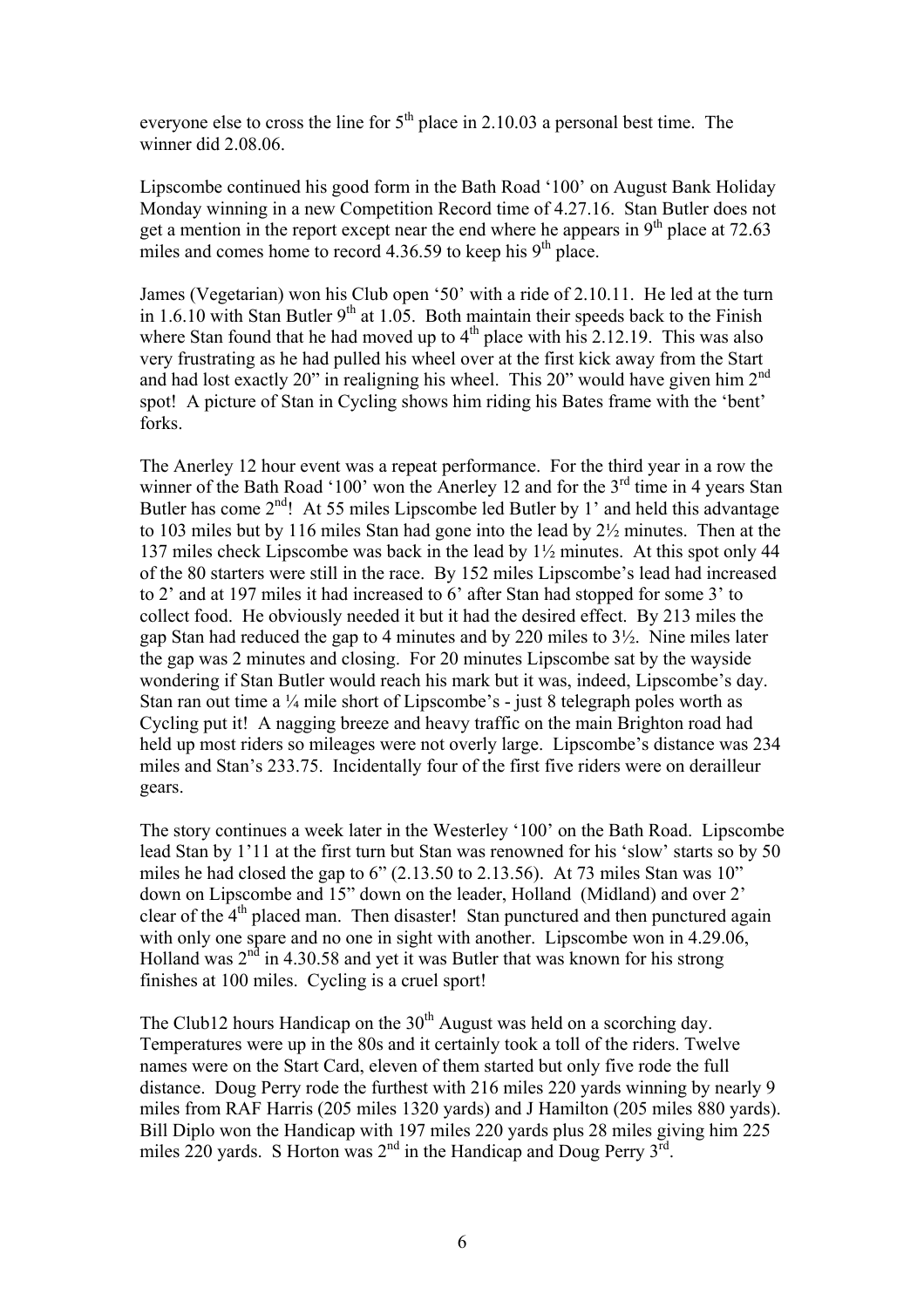Our 12-hour was on the same day as the notorious Gaylor 12 hour of which we have written at length. Suffice to say that they only had 37 entries and of these only 18 survived to the end. It was actually won by George Ely, then of the Poly, who later became a Paragon member and rode Tandem with Stan Butler to the extent of breaking place to place records.

Our shorter distance men were riding the Addiscombe '50' and doing themselves proud by winning the Handicap Team Award. C Young 2.19.53, Ron Harris 2.22.09, Frank Cleeve 2.22.17, Arthur Bristow 2.23.36, Bill Coales 2.25.20, W Roscoe 2.29.18 and Wally Clare 2.33.16 were our riders with Coales, Roscoe, Harris and Young taken the Award.

On the  $6<sup>th</sup>$  September Stan Butler went up to ride the Leamington '100' hoping to reproduce the ride he was doing in the Westerley '100' without the punctures. At 50 miles he was in  $5<sup>th</sup>$  place in 2.15.12 some 5.28 behind the leader Miles (Century). During the second half of the race Stan moved up through the field but Holland (Midlands) was also on a flyer and he pulled away to win in a new Competition Record of 4.26.48. Stan had to settle for  $2<sup>nd</sup>$  place with 4.35.03, his season's best but a lot short of the 4.30.00 he was hoping for.

Back on southern roads the SCCU 12 hours event was being run with 140 names on the Start Sheet. Our best rider was Frank Cleeve with 214.63 miles, Doug Perry finished with 213.88 and George Saggers, (last man off), had a lonely ride to record 206.75 miles.

The Club Committee had voted some expenses to Stan for both the Leamington '100' and the forthcoming Manchester Whs event. To this event Les Woolley and Jim Hampshire offered to go along as helpers.

The story now moves to the Cheshire plains for the Manchester Wheelers 12 hour event all the best riders were out for a long mileage for their BBAR placings. Charlie Holland (Midland) was the favourite and he nailed his colours to the mast very early on taking the lead at 59 miles. By 71 miles he was leading Stan Butler by 3' and had extended that to 4½' by 113 miles. By this time the temperature had risen considerably and the roads were getting very sticky in places as the tar was melting. At 159 miles Holland's lead had increased to  $6\frac{1}{4}$  and still further to 7' at 184 miles but both riders were still 'inside evens' (faster than 20 mph) to this point. At 190 miles Butler stopped for food and Holland, who started 10' behind, passed by. Butler recaught Holland but, of course, had no hope of regaining the ten minutes he had lost. Holland ran out time with a new Competition Record of 246.00 miles. Stan Butler was  $2<sup>nd</sup>$  with 241.75 miles his best ever ride at this distance and a new Club Record.

Back in the Home Counties Fred Willett came  $11<sup>th</sup>$  in the Velma '25' with 1.4.31 in a very close run race. The winner, Grant (Romford) was timed in at 1.3.20.

On the Saturday afternoon, 3rd October, a Cycling Festival was held at the Crystal Palace. Whilst the Club does not appear in the racing results the Polo Team came up trumps in the Exhibition Matches beating the Wrens  $5 - 2$  in the Final.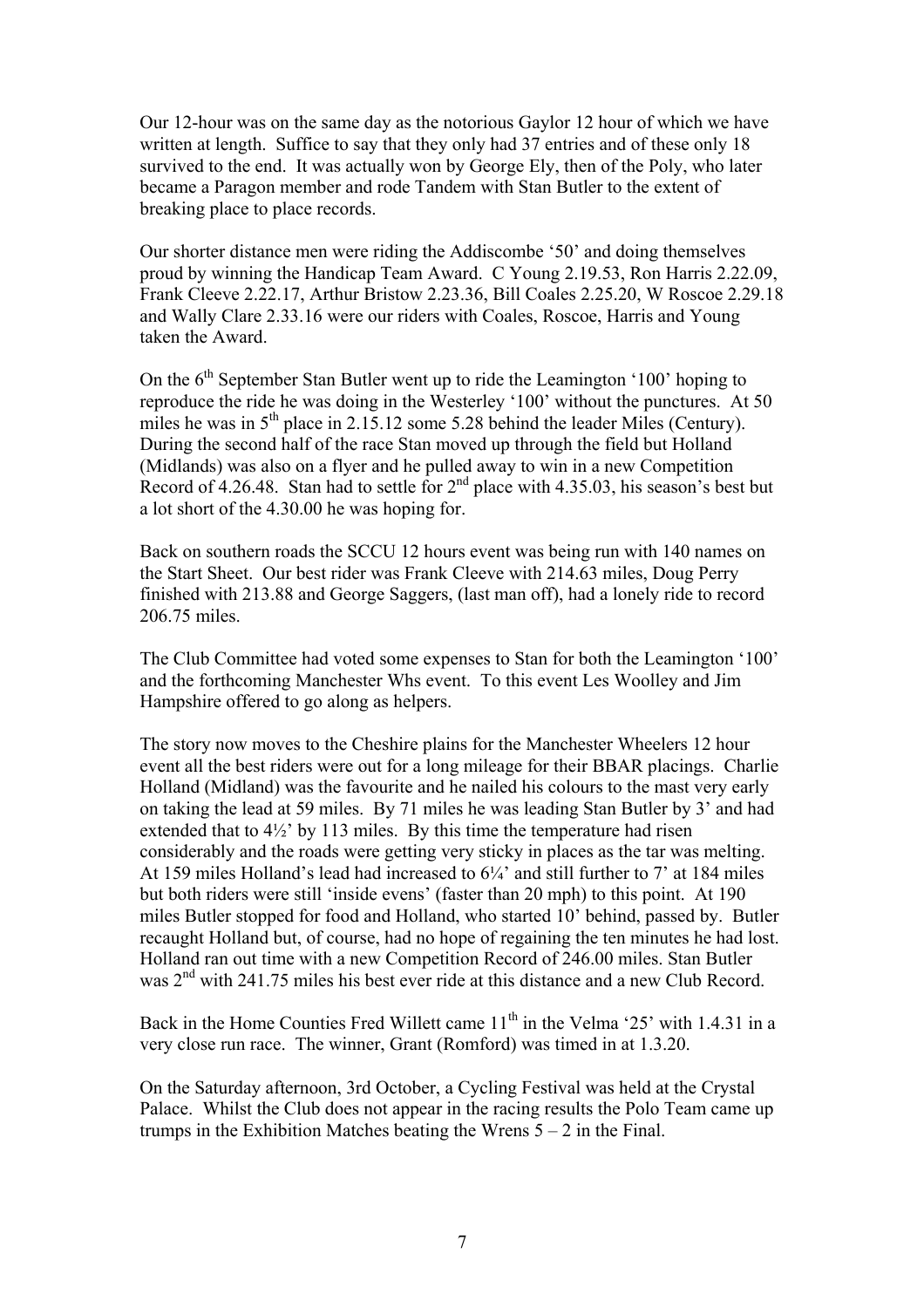Judging by the Record Books the Mayne Cup was also on a bad day. 29 names appear on the List but only 23 reached the Timekeeper at the Start and three less bothered him at the Finish. Doug Perry showed his 100s and 12 hours rides had done him little harm as he produced fastest time of the day with 1.6.19. Stan Butler was  $2<sup>nd</sup>$ in 1.6.23 and Arthur Bristow  $3<sup>rd</sup>$  in 1.6.52. Man of the Day was F Barnes who had a gift of 10.30 to walk away with the Mayne Cup by 1.08. His 1.12.26 was reduced to 1.1.56 much too quick for Doug Perry (1.3.04) and Bert Hardy (1.3.51).

Doug Perry was our only finisher in the Comet '25' in 1.6.10. Stan Butler and C Young failed to start.

An 'official' Hill Climb appears in the Records for the first time on the 19<sup>th</sup> October. Alan Gordon won by 4" from Stan Harrison with Bert Hardy another 8" back in 3rd place. Thirteen riders took the Start. Afterwards the Club Run went down to Westerham to watch the Polo Team(s?) in action.

The Club had formed a 'B' Junior Team using the 'A' Teams old Jerseys and the Club was to pay the Entry Fee to the Polo League instead of the players themselves, (25/ or £1.25).

On the  $18<sup>th</sup>$  October some of our short distance men finished off the season by riding the Southend '25'. Albert Webb 1.8.24, Doug Perry 1.8.48 Ron Harris 1.11.59 and Frank Patterson 1.13.58 were our riders. 158 riders were on the card for the last '25' of the season!

Stan Butler came 9<sup>th</sup> in the BBAR tables due to his fine rides at the end of the season. The Club Road Champion was Doug Perry. The Novice Prize in the 12-hour Event, presented by Bill Kite, went to Ron Harris. The Novice Award in Club 100 miles event, presented by Jack Gunning, went to SE Horton. The short distance Novice Award, presented by Frank Patterson, went toArthur Sharp. The Club Runs Attendance Prizes went to Bill Diplo and Fred Willshire. The Freewheel Contest, (by way of a change!) went to Frank Cleeve.

Twenty-eight Standard Medals were awarded in 1936. 5 were gold centred, 15 were silver and 8 were bronze.

It was reported that Harry Wootton was in Croydon Hospital. It was not clear whether he was seriously ill or had an accident but whatever the reason the Club were assisting his family financially at this awkward time.

On the 5th December Fred Willett ran in the Annual Belle Vue Cross-country Run for Cyclists. He was first man home for the Paragon in a time that was only just outside the course Record. On the same day the Polo men were out in force. The 'A' Team beat the Catford 30-8 but the 'B' Team were edged out by the Fountain 12-9 having led at half-time.

At the Committee Meeting on the 18<sup>th</sup> December, Cyril Melhuish, Bert Chapman and EA Horne were elected members of the Club.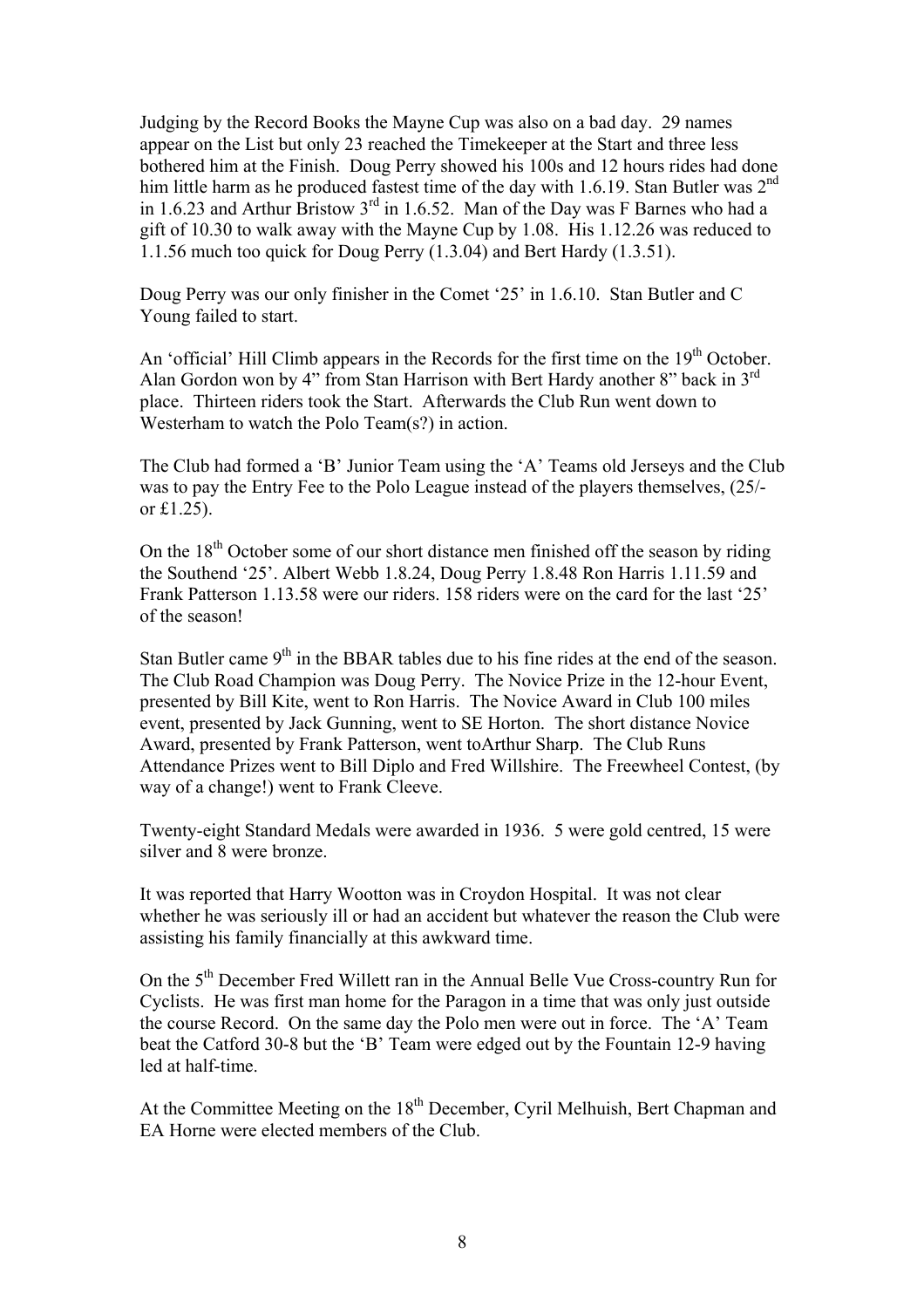## **Club Time Trial Results**

|                 | <b>Scratch Result</b>         |                      | 10 h/c              | <b>Handicap Result</b> |         |                    |
|-----------------|-------------------------------|----------------------|---------------------|------------------------|---------|--------------------|
|                 |                               |                      | <b>Low Gear</b>     |                        |         |                    |
| 18              | Entries                       |                      | 15.3.36             |                        |         |                    |
| 17              | <b>Starters</b>               |                      |                     |                        |         |                    |
| 14              | Finishers                     |                      |                     |                        |         |                    |
|                 |                               |                      |                     |                        |         |                    |
| $\mathbf{1}$    | <b>Willett F</b>              | 27.52                | 1                   | Cleeve FL              | 1.45    | 27.11              |
| $\overline{2}$  | Perry DG                      | 28.49                | $\overline{2}$      | Horton S               | 2.20    | 27.16              |
| 3               | Cleeve FL                     | 28.56                | $\overline{3}$      | Chapman L              | 1.25    | 27.40              |
| 4               | Chapman L                     | 29.05                | 4                   | <b>Bydawell L</b>      | 1.30    | 27.45              |
| 5               | Coales WJ                     | 29.09                | 5                   | Allan DS               | 1.25    | 27.46              |
| 6               | Allan DS                      | 29.11                | 6                   | Willett F              | Scratch | 27.52              |
| $\overline{7}$  | <b>Bydawell L</b>             | 29.15                | $\overline{7}$      | Coales WJ              | 1.00    | 28.09              |
| 8               | Hampshire J                   | 29.17                | 8                   | Beaney C               | 1.25    | 28.23              |
| 9               | Horton S                      | 29.36                | 9                   | Perry DG               | 0.20    | 28.29              |
| 10              | Orrell SA                     | 29.43                | 10                  | Hampshire J            | 0.45    | 28.32              |
| 11              | Beaney C                      | 29.48                | 11                  | Hardy A                | 1.45    | 28.49              |
| 12              | Hardy A                       | 30.34                | 12 <sub>2</sub>     | Orrell SA              | 0.15    | 29.28              |
| 13              | Roscoe W                      | 31.45                | 13                  | Roscoe W               | 2.00    | 29.45              |
| 14              | Clare W                       | 32.18                | 14                  | Clare W                | 2.30    | 29.48              |
|                 |                               |                      |                     |                        |         |                    |
|                 | <b>Scratch Result</b>         | 25 h/c               |                     | <b>Handicap Result</b> |         |                    |
|                 |                               | 10.5.36              |                     |                        |         |                    |
| 33              | Entries                       |                      |                     |                        |         |                    |
| 32              | <b>Starters</b>               |                      |                     |                        |         |                    |
| 27              | Finishers                     |                      |                     |                        |         |                    |
|                 |                               |                      |                     |                        |         |                    |
| $\mathbf{1}$    |                               |                      |                     |                        |         |                    |
| $\overline{2}$  | <b>Butler SM</b><br>Orrell SA | 1.05.10              | 1<br>$\overline{2}$ | Hardy S                | 9.30    | 59.05              |
| 3               | Webb A                        | 1.06.27              | $\overline{3}$      | Sharp A                | 8.45    | 1.00.48<br>1.02.54 |
| 4               |                               | 1.07.26              | 4                   | <b>Bydawell L</b>      | 4.45    |                    |
| 5               | <b>Bydawell L</b>             | 1.07.39              | $\overline{5}$      | Horton S               | 7.30    | 1.04.01            |
| 6               | Perry DG                      | 1.08.20              | 6                   | Orrell SA              | 1.50    | 1.04.37            |
| $\overline{7}$  | Hardy S                       | 1.08.35              | $\overline{7}$      | Chapman L              | 8.30    | 1.04.46            |
|                 | Gordon A                      | 1.08.56              |                     | <b>Butler SM</b>       | Scratch | 1.05.10            |
| 8               | Sharp A                       | 1.09.33              | 8                   | Hampshire J            | 4.30    | 1.05.26            |
| $\overline{9}$  | Hampshire J                   | 1.09.56              | 9                   | Entwisle L             | 7.00    | 1.05.46            |
| 10              | Harris RAF                    | 1.10.26              | 10 <sup>1</sup>     | <b>Barkus EA</b>       | 7.00    | 1.06.00            |
| $\overline{11}$ | Patterson FH                  | $1.\overline{10.37}$ | 11                  | Webb A                 | 1.20    | 1.06.06            |
| 12 <sub>2</sub> | Harrison S                    | 1.11.04              | 12 <sup>2</sup>     | Perry DG               | 1.20    | 1.07.00            |
| 13              | Allan DS                      | 1.11.17              | 13                  | Patterson FH           | 3.30    | 1.07.07            |
| 14              | Horton S                      | 1.11.31              | 14                  | Coales WJ              | 4.20    | 1.07.26            |
| 15              | Coales WJ                     | 1.11.46              | 15                  | Hoy RJ                 | 6.30    | 1.07.31            |
| 16              | Walker F                      | 1.12.32              | 16                  | <b>Woolley LC</b>      | 8.00    | 1.07.38            |
| 17              | Entwisle L                    | 1.12.46              | 17                  | Harris RAF             | 2.45    | 1.07.41            |
| 18              | Cleeve FL                     | 1.12.57              | 18                  | Clare W                | 7.00    | 1.07.43            |
| 19              | Barkus EA                     | 1.13.00              | 19                  | Walker F               | 4.45    | 1.07.47            |
| 20              | Chapman L                     | 1.13.16              | 20                  | Gordon A               | 1.00    | 1.07.56            |
| 21              | Hoy RJ                        | 1.14.01              | 21                  | Allan DS               | 2.45    | 1.08.32            |
| 22              | Roscoe W                      | 1.14.36              | 22                  | Roscoe W               | 6.00    | 1.08.36            |
| 23              | Clare W                       | 1.14.43              | 23                  | Allan DJ               | 6.00    | 1.08.57            |
| 24              | Allan DJ                      | 1.14.57              | 24                  | Harrison S             | 1.30    | 1.09.34            |
| 25              | <b>Woolley LC</b>             | 1.15.38              | 25                  | Cleeve FL              | 1.50    | 1.11.07            |
| 26              | Bann R                        | 1.23.04              | 26                  | Bann R                 | 4.45    | 1.18.19            |
|                 |                               |                      |                     |                        |         |                    |
|                 |                               |                      |                     |                        |         |                    |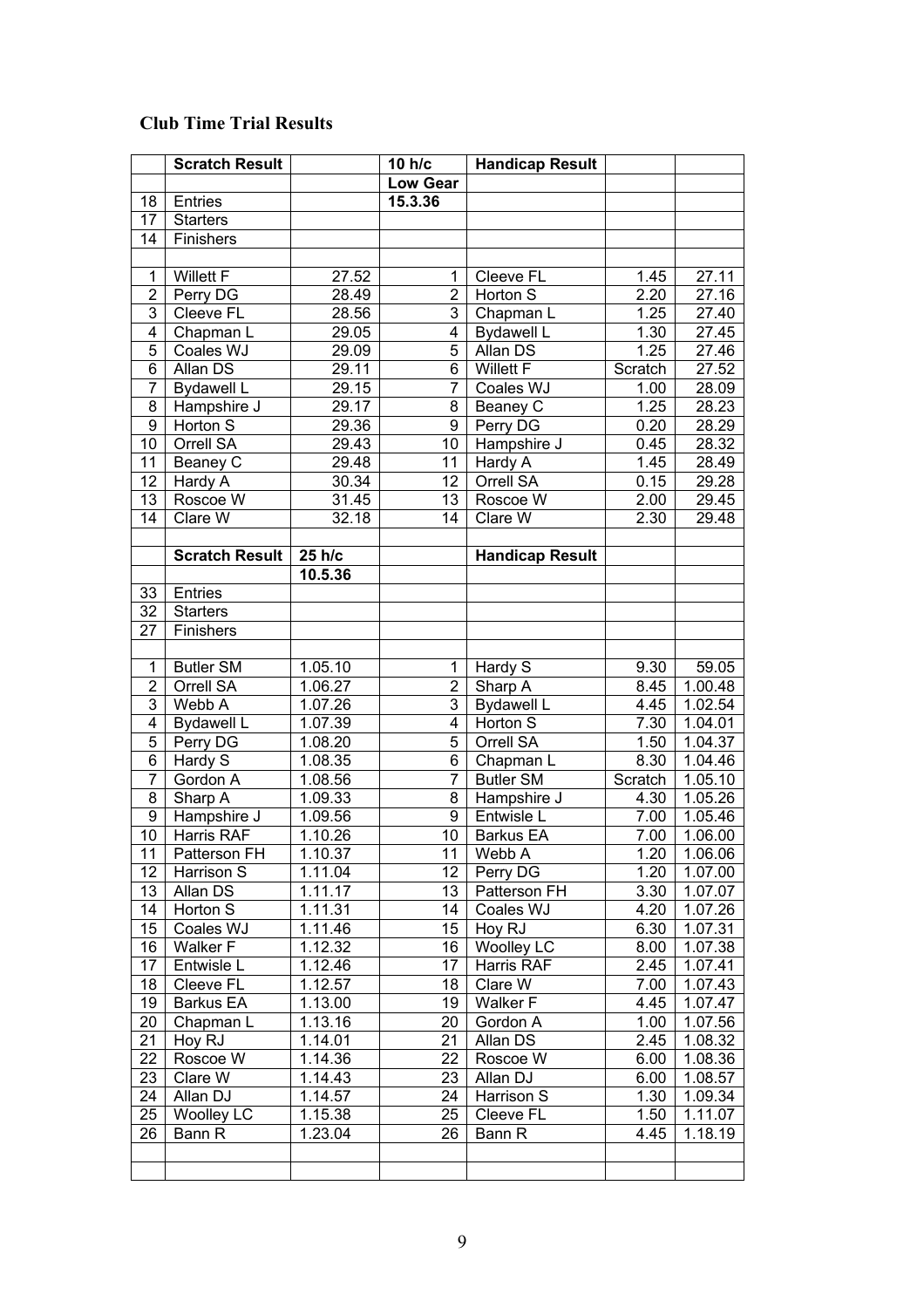|                 | <b>Scratch Result</b>        | 30 h/c               |                       | <b>Handicap Result</b> |         |                      |
|-----------------|------------------------------|----------------------|-----------------------|------------------------|---------|----------------------|
|                 |                              | 7.6.36               |                       |                        |         |                      |
| 26              | Entries                      |                      |                       |                        |         |                      |
| 24              | <b>Starters</b>              |                      |                       |                        |         |                      |
| 22              | Finishers                    |                      |                       |                        |         |                      |
|                 |                              |                      |                       |                        |         |                      |
| $\mathbf{1}$    | <b>Butler SM</b>             | 1.17.20              | $\mathbf 1$           | Harrison S             | 3.00    | 1.16.11              |
| $\overline{2}$  | Harrison S                   | 1.19.11              | $\overline{2}$        | Harris RAF             | 6.00    | 1.16.15              |
| $\overline{3}$  | Webb A                       | 1.19.48              | $\overline{3}$        | Roscoe W               | 9.30    | 1.16.59              |
| $\overline{4}$  | Gordon A                     | 1.21.21              | $\overline{4}$        | <b>Butler SM</b>       | Scratch | 1.17.20              |
| $\overline{5}$  | Harris RAF                   | 1.22.15              | $\overline{5}$        | Walker F               | 8.30    | 1.18.40              |
| $\overline{6}$  | Bydawell L                   | 1.23.28              | $\overline{6}$        | Hopkins E              | 11.00   | 1.18.45              |
| $\overline{7}$  | Orrell SA                    | 1.25.14              | $\overline{7}$        | Gordon A               | 2.30    | 1.18.51              |
| $\overline{8}$  | Roscoe W                     | 1.26.29              | $\overline{8}$        | <b>Woolley LC</b>      | 12.00   | 1.19.15              |
| $\overline{9}$  | <b>Willshire F</b>           | 1.27.00              | $\overline{9}$        | Hoy RJ                 | 8.30    | 1.19.31              |
| 10              | Coales WJ                    | 1.27.04              | $\overline{10}$       | Bann R                 | 13.00   | 1.19.34              |
| 11              | Walker <sub>F</sub>          | 1.27.10              | 11                    | Horton S               | 7.30    | 1.19.48              |
| 12              | Horton S                     | 1.27.18              | 12                    | Coales WJ              | 7.15    | 1.19.49              |
| 13              | Hardy S                      | 1.27.43              | 13                    | Clare W                | 8.30    | 1.2.18               |
| 14              | Hoy RJ                       | 1.28.01              | 14                    | <b>Bydawell L</b>      | 3.00    | 1.20.28              |
| 15              | Hopkins E                    | 1.29.45              | 15                    | Brash J                | 12.00   | 1.21.59              |
| 16              | Clare W                      | 1.30.48              | 16                    | <b>Willshire F</b>     | 4.00    | 1.23.00              |
| 17              | <b>Woolley LC</b>            | 1.31.35              | 17                    | Orrell SA              | 2.00    | $1.\overline{23.14}$ |
| 18              | Bann R                       | 1.32.34              | $\overline{18}$       | Gunning J              | 12.30   | 1.23.28              |
| 19              | Cleeve <sub>FL</sub>         | 1.32.53              | 19                    | Hardy S                | 4.00    | 1.23.43              |
| 20              | <b>Barnes F</b>              | 1.32.56              | 20<br>$\overline{21}$ | <b>Barnes F</b>        | 8.00    | 1.24.56              |
| 21<br>22        | Brash J<br>Gunning J         | 1.33.59<br>1.35.58   | 22                    | Cleeve FL<br>Webb A    | 5.00    | 1.27.53              |
|                 |                              |                      |                       |                        |         |                      |
|                 |                              |                      |                       |                        |         |                      |
|                 |                              |                      |                       |                        |         |                      |
|                 | <b>Scratch Result</b>        | 50 h/c               |                       | <b>No Handicaps</b>    |         |                      |
|                 |                              | 21.6.36              |                       | <b>Recorded</b>        |         |                      |
| 23              | Entries                      |                      |                       | <b>Fryco Cup</b>       |         |                      |
| 21              | <b>Starters</b>              |                      |                       |                        |         |                      |
| 15              | Finishers                    |                      |                       |                        |         |                      |
| $\mathbf{1}$    |                              |                      | 1                     |                        |         |                      |
|                 | <b>Butler SM</b>             | 2.12.29              |                       | <b>Butler SM</b>       |         |                      |
| $\overline{2}$  | Orrell SA                    | 2.14.37              |                       |                        |         |                      |
| 4               | 3 Webb A                     | 2.15.42<br>2.21.54   |                       |                        |         |                      |
| 5               | <b>Bydawell L</b><br>Young C | 2.24.54              |                       |                        |         |                      |
| 6               | Sharp A                      | $2.\overline{25.59}$ |                       |                        |         |                      |
| $\overline{7}$  | Roscoe W                     | 2.26.14              |                       |                        |         |                      |
| 8               | <b>Harris RAF</b>            | 2.27.06              |                       |                        |         |                      |
| $\overline{9}$  | Perry DG                     | 2.28.45              |                       |                        |         |                      |
| 10              | Cleeve FL                    | 2.31.23              |                       |                        |         |                      |
| 11              | Walker <sub>F</sub>          | 2.31.28              |                       |                        |         |                      |
| 12 <sup>°</sup> | Clare W                      | 2.35.35              |                       |                        |         |                      |
| 13              | Hardy S                      | 2.37.47              |                       |                        |         |                      |
| 14              | Hopkins E                    | 2.44.00              |                       |                        |         |                      |
| 15              | Gunning J                    | 2.53.15              |                       |                        |         |                      |
|                 |                              |                      |                       |                        |         |                      |
|                 |                              |                      |                       |                        |         |                      |
|                 |                              |                      |                       |                        |         |                      |
|                 |                              |                      |                       |                        |         |                      |
|                 |                              |                      |                       |                        |         |                      |
|                 |                              |                      |                       |                        |         |                      |
|                 |                              |                      |                       |                        |         |                      |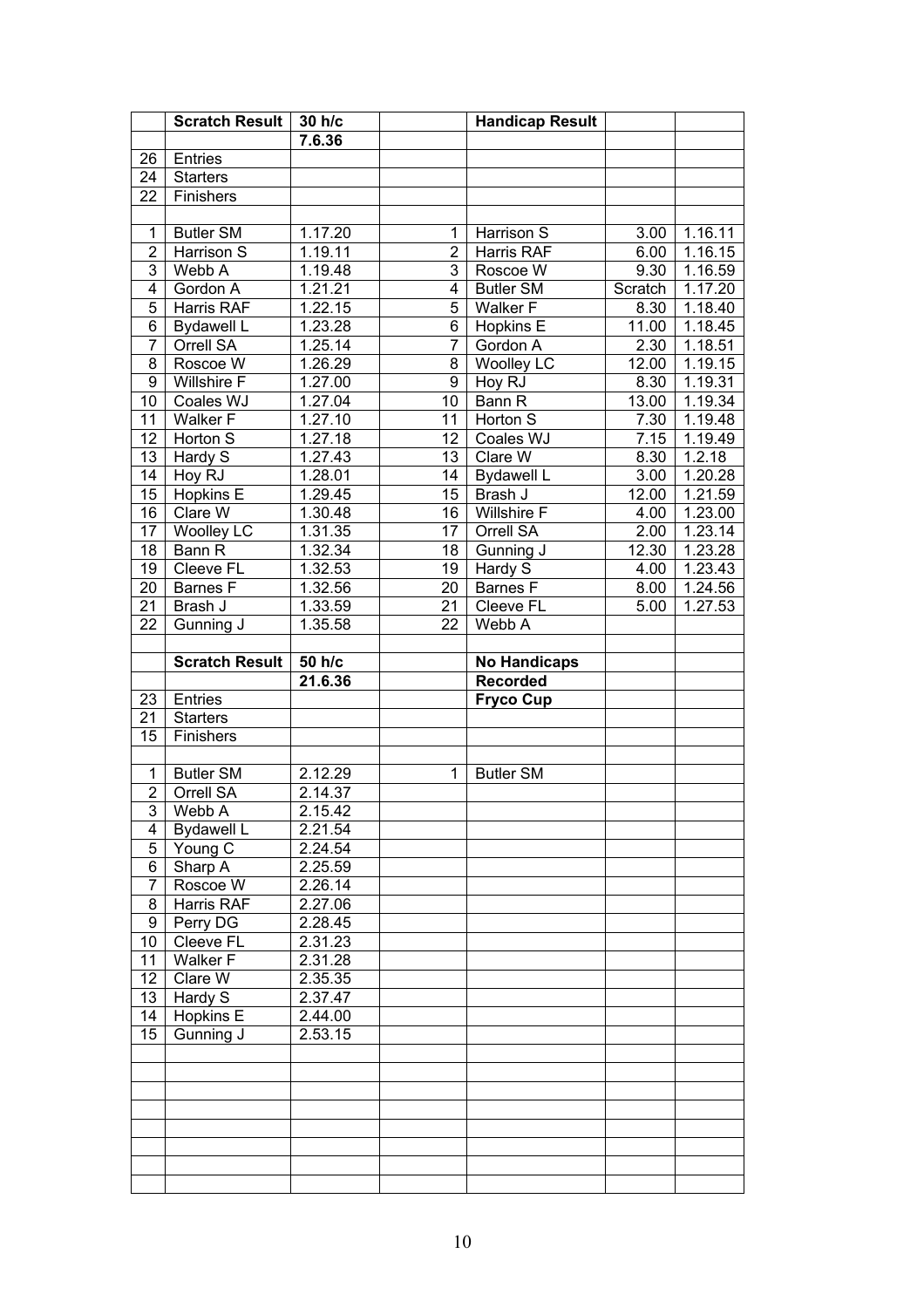|                                  | Scratch Result   100 h/c    |                       |                     | <b>Handicap Result</b>          |                   |                    |
|----------------------------------|-----------------------------|-----------------------|---------------------|---------------------------------|-------------------|--------------------|
|                                  |                             | 26.7.36               |                     |                                 |                   |                    |
| 10                               | Entries                     |                       |                     |                                 |                   |                    |
| 9                                | <b>Starters</b>             |                       |                     |                                 |                   |                    |
| 6                                | Finishers                   |                       |                     |                                 |                   |                    |
|                                  |                             |                       |                     |                                 |                   |                    |
| $\mathbf 1$                      | Cleeve FL                   | 4.59.36               | 1                   | Perry DG                        | 7.00              | 4.52.44            |
| $\overline{2}$                   | Perry DG                    | 4.59.44               | $\overline{2}$      | Young C                         | 14.00             | 4.55.09            |
| $\overline{3}$                   | Harris RAF                  | 5.07.26               | 3                   | Harris RAF                      | 11.00             | 4.56.26            |
| $\overline{4}$                   | Young C                     | 5.09.09               | 4                   | Cleeve FL                       | Scratch           | 4.59.36            |
| 5                                | Hoy RJ                      | 5.20.41               | 5                   | Horton S                        | 19.00             | 5.05.06            |
| $\overline{6}$                   | Horton S                    | 5.24.06               | 6                   | Hoy RJ                          | 15.00             | 5.15.41            |
|                                  |                             |                       |                     |                                 |                   |                    |
|                                  | <b>Scratch Result</b>       | 12 hours              |                     | <b>Handicap Result</b>          |                   |                    |
|                                  |                             | h/c                   |                     | <b>Rotherham Cup</b>            |                   |                    |
| 12 <sup>°</sup>                  | Entries                     | 30.8.36               |                     |                                 |                   |                    |
| 11                               | <b>Starters</b>             |                       |                     |                                 |                   |                    |
| 5                                | Finishers                   |                       |                     |                                 |                   |                    |
|                                  |                             |                       |                     |                                 |                   |                    |
| $\mathbf{1}$                     | Perry DG                    | 216.13                | 1                   | Diplo W                         | 28.00             | 225.13             |
| $\overline{2}$                   | <b>Harris RAF</b>           | 205.75                | $\overline{2}$      | Horton S                        | 15.00             | 219.50             |
| $\overline{3}$                   | Hamilton J                  | 205.50                | 3                   | Perry DG                        | Scratch           | 216.13             |
| $\overline{4}$                   | Horton S                    | 204.50                | $\overline{4}$      | Hamilton J                      | 8.00              | 213.50             |
| 5                                | Diplo W                     | 197.13                | 5                   | Harris RAF                      | 6.00              | 211.75             |
|                                  |                             |                       |                     |                                 |                   |                    |
|                                  | <b>Scratch Result</b>       | 25 h/c                |                     | <b>Handicap Result</b>          |                   |                    |
|                                  |                             | 4.10.36               |                     | <b>Mayne Cup</b>                |                   |                    |
| 29                               | Entries                     |                       |                     |                                 |                   |                    |
| 23                               | <b>Starters</b>             |                       |                     |                                 |                   |                    |
| 20                               | Finishers                   |                       |                     |                                 |                   |                    |
|                                  |                             |                       |                     |                                 |                   |                    |
| 1                                | Perry DG                    | 1.06.19               | 1                   | Barnes F                        | 10.30             | 1.01.56            |
| $\overline{2}$<br>$\overline{3}$ | <b>Butler SM</b>            | 1.06.23               | 2<br>3              | Perry DG                        | 3.15              | 1.03.04            |
| $\overline{4}$                   | <b>Bristow ACG</b>          | 1.06.52               | $\overline{4}$      | Hardy A                         | 6.30              | 1.03.51            |
| 5                                | Hampshire J<br>Patterson FH | 1.09.05               | $\overline{5}$      | Roscoe W                        | 7.00              | 1.04.00            |
| 6                                | Harris RAF                  | 1.09.34<br>1.09.35    |                     | Patterson FH                    | $\overline{5}.30$ | 1.04.04<br>1.04.54 |
| 7 <sup>1</sup>                   | Young C                     | 1.09.45               | 6<br>7 <sup>1</sup> | Wooton H<br><b>Harris RAF</b>   | 9.00<br>4.30      | 1.05.05            |
| 8                                | Allan DS                    | 1.09.53               | 8                   |                                 | 3.30              | 1.05.35            |
| 9                                | Hardy A                     | $\overline{1}$ .10.21 | 9                   | Hampshire J<br><b>Butler SM</b> | Scratch           | 1.06.23            |
| 10                               | Coales WJ                   | 1.10.35               | 10                  | <b>Bristow ACG</b>              | Scratch           | 1.06.52            |
| 11                               | Pike T                      | 1.10.40               | 11                  | Clare W                         | 9.00              | 1.06.53            |
| 12                               | Roscoe W                    | 1.11.00               | 12                  | Henn W                          | 4.30              | 1.07.07            |
| 13                               | Henn W                      | 1.11.37               | 13                  | Young C                         | 2.30              | 1.07.15            |
| 14                               | <b>Barnes F</b>             | 1.12.26               | 14                  | Allan DS                        | 2.30              | 1.07.23            |
| 15                               | Wooton H                    | 1.13.54               | 15                  | Pike T                          | 2.30              | 1.08.10            |
| 16                               | Clare W                     | 1.15.53               | 16                  | Brash J                         | 10.30             | 1.08.13            |
| 17                               | Chapman L                   | 1.17.43               | 17                  | Chapman L                       | 8.30              | 1.09.13            |
| 18                               | Bydawell L                  | 1.18.05               | 18                  | Aldridge R                      | 8.30              | 1.12.56            |
| 19                               | Brash J                     | 1.18.43               | 19                  | <b>Bydawell L</b>               | 3.15              | 1.14.50            |
| 20                               | Aldridge R                  | 1.21.26               | 20                  | Coales WJ                       | 4.30              | 1.6.05             |
|                                  |                             |                       |                     |                                 |                   |                    |
|                                  |                             |                       |                     |                                 |                   |                    |
|                                  |                             |                       |                     |                                 |                   |                    |
|                                  |                             |                       |                     |                                 |                   |                    |
|                                  |                             |                       |                     |                                 |                   |                    |
|                                  |                             |                       |                     |                                 |                   |                    |
|                                  |                             |                       |                     |                                 |                   |                    |